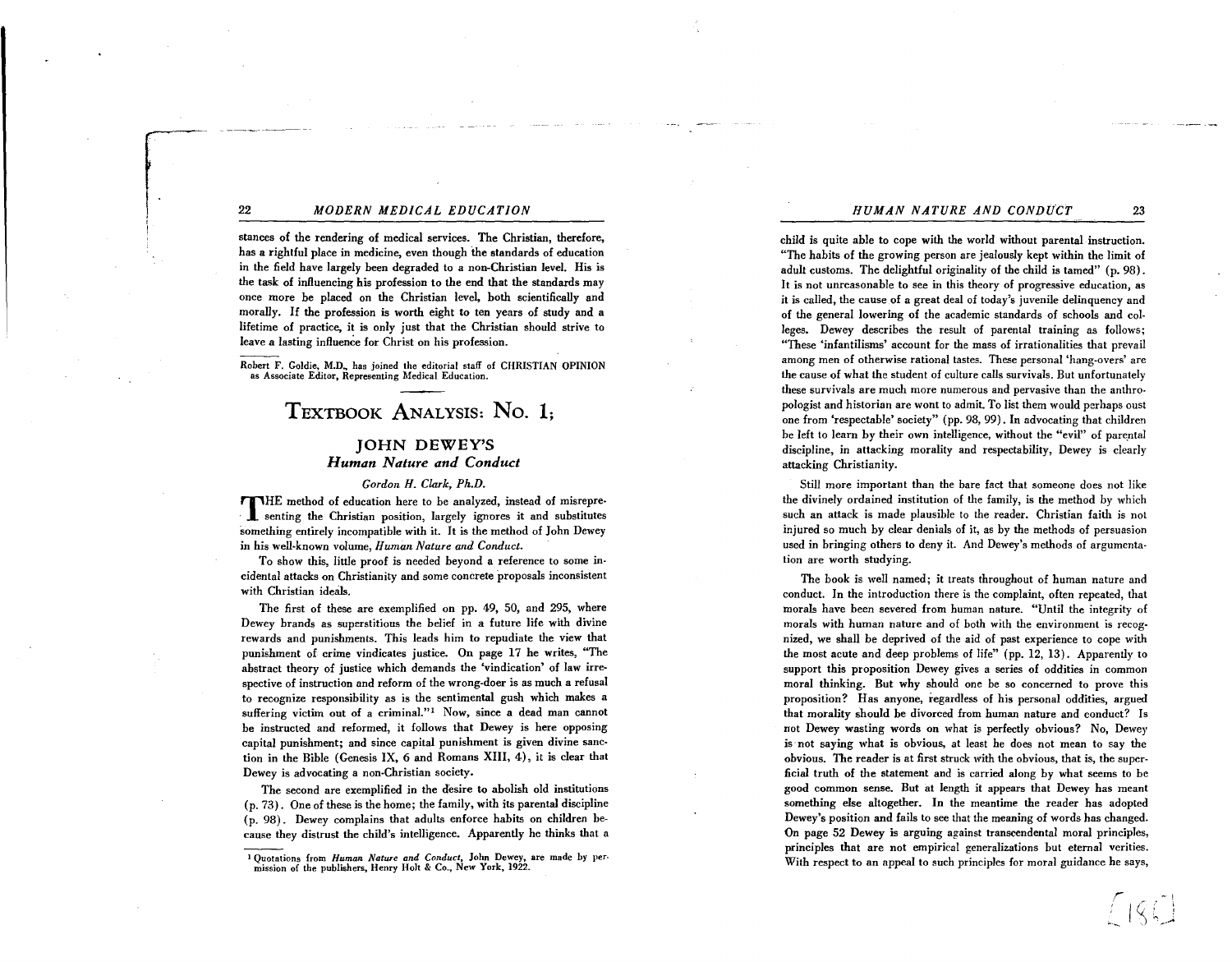## 24 HUMAN NATURE AND CONDUCT

 $\mathbb{C}^{\mathbb{C}}$  and  $\mathbb{C}^{\mathbb{C}}$ 

 $\left| \cdot \right|$ !

> "Objectivity is saved but at the expense of connection with human **affairs."**

., ...

Here one sees what he means by a separation of morals from human nature. Here the meaning of the integrity of morals with conduct becomes clear. To be connected with human nature, morals must have no connection with a supernatural world. If morality is regarded as a matter of God's law, then it cannot be connected with human conduct. Now, whether one accept the Christian philosophy or not, it is evident that the two propositions, *Morals should concern human nature,* and *Moral principles cannot be divinely ordained,* are not logically equiva. lent. Let us grant that Dewey has proved the first proposition. It did not need proof. But what of the implication; since morals must concern human conduct, it is impossible that God should require a certain type of conduct? This latter proposition Dewey does not even attempt to prove; he is content to begin with a truth superficially obvious and pass surreptitiously to his own, quite different, opinion.

Another illustration of this method of argumentation is his attack on the institution of private property. It is fairly well summed up in the statement, "... only a calloused imagination fancies that the institution of private property as it exists A.D. 1921 is the sole or indispens. able means of its  $[the$  acquisitive instinct's $]$  realization"  $(p, 117)$ . From the fact that some accidental characteristic of the situation in 1921 could possibly have been improved, it is not right to cast doubt on the wisdom and morality of all forms of private property. Notice too, how the word *sole* in the quotation beclouds the issue. No doubt acquisitive desires can be partially satisfied in other ways; but this does not prove that private property may be dispensed with. Someone might object that Dewey does not repudiate private property in general. This is true of his words on this page, taken literally. But his main thesis is that no institution is permanent; the general tone is adverse to private property, and nothing is said in its favor.

This method of argument pervades the book. Dewey makes a state· ment obviously true in a superficial or literal sense, and then he passes to a new meaning unsupported by argument, analysis, or fact.

Turning now to the main thesis of the book, Dewey's view of human nature and conduct, one finds that like the ancient Sophists he holds that morality is conventional. And a thorough acquaintance with Plato's arguments in the *Protagoras* and the *Theaetetus* shows how changeless is the philosophy of change. For Dewey morality is like language (p. 79). Men did not intend language; rather, language grew unconsciously out of unintelligent babblings. And neither in grammar nor in morality is there any principle that should remain unchanged. "... life is a HUMAN NATURE AND CONDUCT 25

moving affair in which old moral truth ceases to apply" (p. 239). True, history has provided "cumulative verifications which give many prin. ciples a well earned prestige." And for this reason they are not to be "thrown away", but "revised", "adapted", and "altered". In any case moral principles are to be changed as their truth becomes obsolete. Consider in passing the effect of this view on the principle, "Thou shalt love the Lord thy God with all thy heart, and with all thy sou!, and with all thy mind."

To make matters worse there is no criterion by which to judge of change, nor is there a goal which fixes the direction of progress. In arguing against utilitarianism, Dewey not only stresses the impossibility of completing the calculus of pleasures, but stresses even more the force of habit and instinct on conduct. "The baby does not move to the mother's breast because of calculation of the advantages of warmth and food over against the pains of effort. Nor does the miser seek gold, nor the architect strive to make pians, nor the physician to heal, because of reckonings of comparative advantage and disadvantage. Habit, occupation, furnishes the necessity of forward action in one case as instinct does in the other" (pp. 199, 200). And further on he repudiates all notions of a final end of action by approximation to which one may judge the amount of progress (p. 284). He has no use for an ideal, stable condition toward which man may strive. In particular, the Christian conception of heaven has less claim to ideal finality than the primitive simplicity of Rousseau and Tolstoi, Stoic indifference, or Buddhistic Nirvana (pp. 285, 286). Dewey dislikes them all; but one may reasonably doubt that anyone of them is less preferable to Dewey's view of an endless struggle in which problems only get more complicated.

In the absence of a final goal the world is "open", and "chance", "luck", and "accident" cannot be denied. "A free man would rather take his chance in an open world than be guaranteed in a closed world" (p. 311). And Dewey continues by indicating that a man who would choose a guarantee in preference to chance is a coward. But how is it possible on Dewey's position to say that cowardice is a vice rather than a virtue? Dewey constantly appeals to consequences as justifications of previous choices. Certainly the guarantee of a final end would guarantee the consequences. Does not this justify the choice? Dewey may call it cowardice and fatalism; but what is wrong with fatalism if it produces the results? A metaphysical ideal might provide a basis for rejecting fatalism, but Dewey, without a stable standard, cannot do so.

In fact Dewey, regardless of his categorical imperative, "So act as to increase the meaning of present experience" (p. 283), empties life